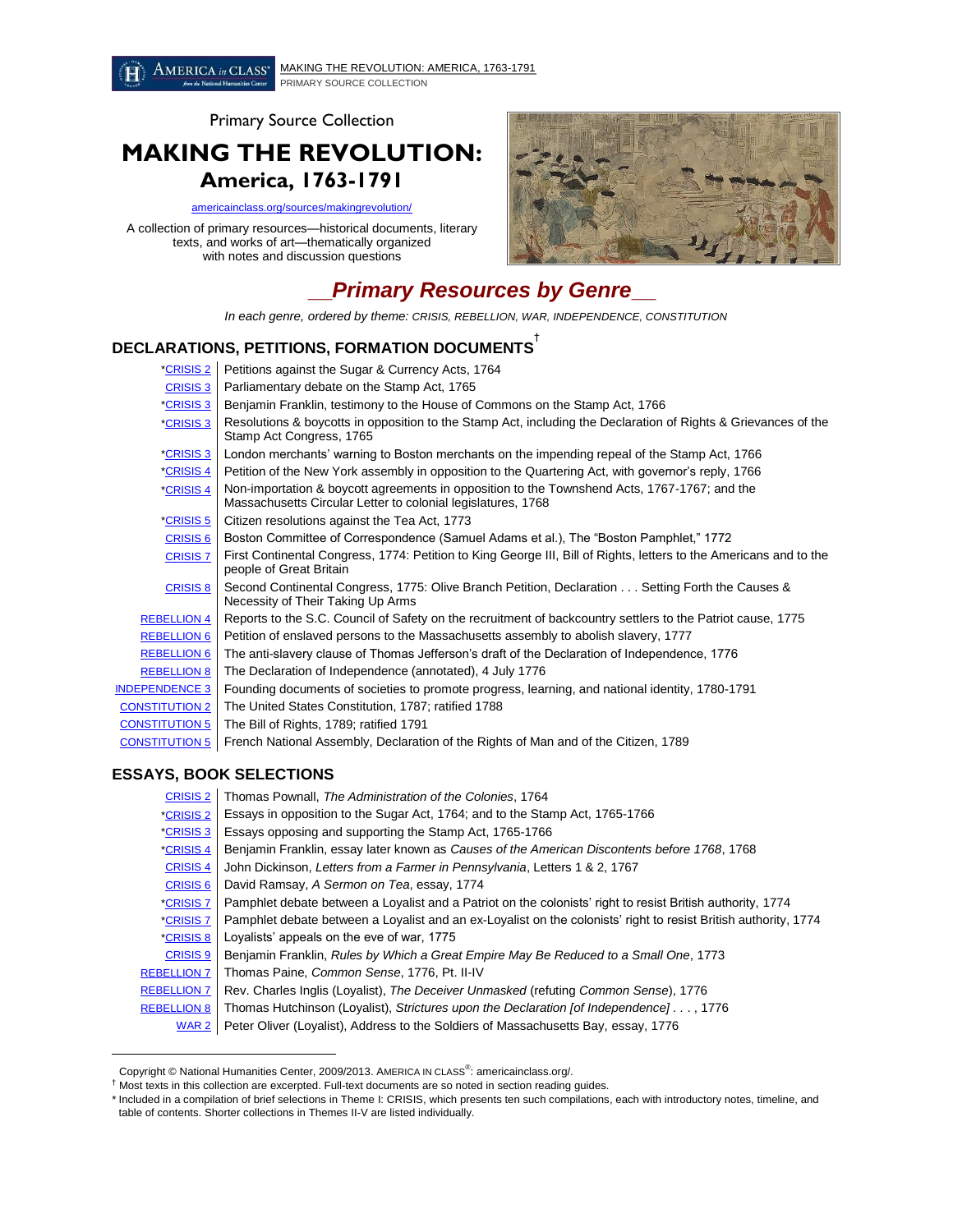| WAR <sub>2</sub>      | Thomas Paine, The American Crisis #1, 1776                                                                                                                                      |
|-----------------------|---------------------------------------------------------------------------------------------------------------------------------------------------------------------------------|
| WAR <sub>7</sub>      | Esther De Berdt Reed, Sentiments of an American Woman, 1780                                                                                                                     |
| <b>INDEPENDENCE 1</b> | Thomas Paine, The American Crisis, #13, 1783                                                                                                                                    |
| <b>INDEPENDENCE 2</b> | Richard Price, Observations on the Importance of the American Revolution, 1784                                                                                                  |
| <b>INDEPENDENCE 3</b> | Noah Webster, essays on fostering American identity, character, and education, 1783, 1787                                                                                       |
| <b>INDEPENDENCE 4</b> | Pamphlet debate on the postwar treatment of Loyalists in New York, 1784                                                                                                         |
| <b>INDEPENDENCE 6</b> | Michel-Guillaume Jean de Crèvecoeur (writing as J. Hector St. John), "What Is an American?" Letter III of<br>Letters from an American Farmer, written ca. 1770-1778, publ. 1782 |
| <b>INDEPENDENCE 7</b> | Abbé Claude Robin, New Travels through North America (1781), publ. 1782, concluding letter                                                                                      |
| <b>INDEPENDENCE 7</b> | J.-P. Brissot de Warville, New Travels in the United States (1788), publ. 1791, concluding chapter                                                                              |
| <b>INDEPENDENCE 8</b> | Benjamin Franklin, Advice to Those Who Would Emigrate to America, 1782                                                                                                          |
| <b>INDEPENDENCE 8</b> | Benjamin Rush, Information to Europeans Who Are Disposed to Migrate to the United States of America, 1790                                                                       |
| <b>CONSTITUTION 1</b> | James Madison, "Vices of the Political System of the United States of America," memorandum, 1787                                                                                |
| <b>CONSTITUTION 3</b> | Albany [NY] Federal Committee, The 35 Anti-Federal Objections Refuted, pamphlet; with selections from<br>broadsides of the Albany Anti-Federal Committee, 1788                  |
| <b>CONSTITUTION 4</b> | "Philadelphiensis" (Benjamin Workman), Anti-Federalist essays, 1787-1788                                                                                                        |

## **NEWSPAPER ACCOUNTS, ARTICLES, LETTERS to the EDITOR**

| *CRISIS 1               | Account of the celebration in Portsmouth, New Hampshire, of the British victory at Quebec, Canada, 1759                                                                  |
|-------------------------|--------------------------------------------------------------------------------------------------------------------------------------------------------------------------|
| *CRISIS <sub>2</sub>    | Accounts of the Patriot attack on H.M.S. St. John and of the British seizure of the schooner Polly, 1764, 1765                                                           |
| *CRISIS <sub>3</sub>    | Announcement from the editor of the Pennsylvania Journal on its suspension due to the Stamp Act, 1765                                                                    |
| *CRISIS <sub>3</sub>    | Accounts of public protests against the Stamp Act in Massachusetts, Rhode Island, North Carolina, 1765-1766                                                              |
| *CRISIS 3               | Accounts of public celebrations of the repeal of the Stamp Act in Boston, New York, and Antigua, 1766                                                                    |
| *CRISIS 4               | Account of the Boston "Liberty riot" against the Townshend Acts, 1768                                                                                                    |
| <i><b>*CRISIS 4</b></i> | Accounts of the arrival of British troops in Boston, 1768                                                                                                                |
| *CRISIS 4               | Letter from "A. F." to the Boston Gazette on the threatened suspension of the New York assembly, 1767                                                                    |
| *CRISIS 5               | Accounts of the violent confrontations of early 1770: the "Battle of Golden Hill," New York City; the shooting of<br>Christopher Seider, Boston; and the Boston Massacre |
| *CRISIS 6               | Accounts of public protests in Boston against the Tea Act, including the Boston Tea Party, 1773                                                                          |
| *CRISIS 6               | Newspaper debate on the nature of patriotic opposition to the Tea Act, 1773                                                                                              |
| *CRISIS 6               | Letter from "Fabius" (Benjamin Franklin) to a London newspaper, 1774, on Parliament's deliberations on<br>appropriate punishment for the Boston Tea Party                |
| *CRISIS 7               | Accounts of public protests against the Coercive Acts in Mass., Conn., Virginia, and North Carolina, 1774                                                                |
| *CRISIS 8               | Newspaper debate between a Patriot (John Adams) and a Loyalist on the colonists' rebellion, 1775                                                                         |
| *CRISIS 8               | Accounts of the first military confrontations of the Revolutionary War, 1774-1775                                                                                        |
| <b>REBELLION 7</b>      | Letters and news accounts expressing praise for Thomas Paine's Common Sense, 1776                                                                                        |
| <b>REBELLION 8</b>      | Accounts of celebrations of the Declaration of Independence, 1776                                                                                                        |
| <b>CONSTITUTION 4</b>   | Letters of Anti-Federalists on the proposed Constitution, 1787-1788                                                                                                      |
| <b>CONSTITUTION 4</b>   | Letters appealing for calm during the ratification debates, 1787-1788                                                                                                    |
| <b>CONSTITUTION 7</b>   | Letters and tributes on the death of Benjamin Franklin, 1790                                                                                                             |

## **JOURNALS, NARRATIVES, MEMOIRS, AUTOBIOGRAPHIES**

| John Adams, diary entry, 1770, and autobiography comment (early 1800s) on the violence of early 1770<br>*CRISIS 5<br>John Adams, diary entry on the Boston Tea Party, 1773<br>*CRISIS 6<br>Matthew Patten, New Hampshire, diary entries, 1775-1776<br><b>CRISIS 8</b><br>Nicholas Cresswell, travel journal on the treatment of Loyalists in Virginia, 1774-1775<br><b>REBELLION 3</b><br>Janet Schaw, travel letters on the treatment of Loyalists in North Carolina, 1775<br><b>REBELLION 3</b> |
|---------------------------------------------------------------------------------------------------------------------------------------------------------------------------------------------------------------------------------------------------------------------------------------------------------------------------------------------------------------------------------------------------------------------------------------------------------------------------------------------------|
|                                                                                                                                                                                                                                                                                                                                                                                                                                                                                                   |
|                                                                                                                                                                                                                                                                                                                                                                                                                                                                                                   |
|                                                                                                                                                                                                                                                                                                                                                                                                                                                                                                   |
|                                                                                                                                                                                                                                                                                                                                                                                                                                                                                                   |
|                                                                                                                                                                                                                                                                                                                                                                                                                                                                                                   |
| John Adams, autobiography, early 1800s, selection on Thomas Paine's Common Sense<br><b>REBELLION 7</b>                                                                                                                                                                                                                                                                                                                                                                                            |
| Boston King, fugitive slave in the British army, narrative selections, publ. 1798<br>WAR <sub>6</sub>                                                                                                                                                                                                                                                                                                                                                                                             |
| Boyrereau Brinch, enslaved African American in the Continental Army, narrative selections, publ. 1810<br>WAR <sub>6</sub>                                                                                                                                                                                                                                                                                                                                                                         |
| Revolutionary War veterans, pension application narratives, 1830s<br>WAR <sub>6</sub>                                                                                                                                                                                                                                                                                                                                                                                                             |
| Margaret Hill Morris, Quaker widow in New Jersey, journal selections, 1776-1777<br>WAR <sub>7</sub>                                                                                                                                                                                                                                                                                                                                                                                               |
| Mary Jemison (Dehgewanus), white Seneca adoptee in New York, narrative selections, 1779-1780<br>WAR <sub>7</sub>                                                                                                                                                                                                                                                                                                                                                                                  |
| Anna Rawle, Loyalist's daughter in Philadelphia, journal selections, 1781<br>WAR <sub>7</sub>                                                                                                                                                                                                                                                                                                                                                                                                     |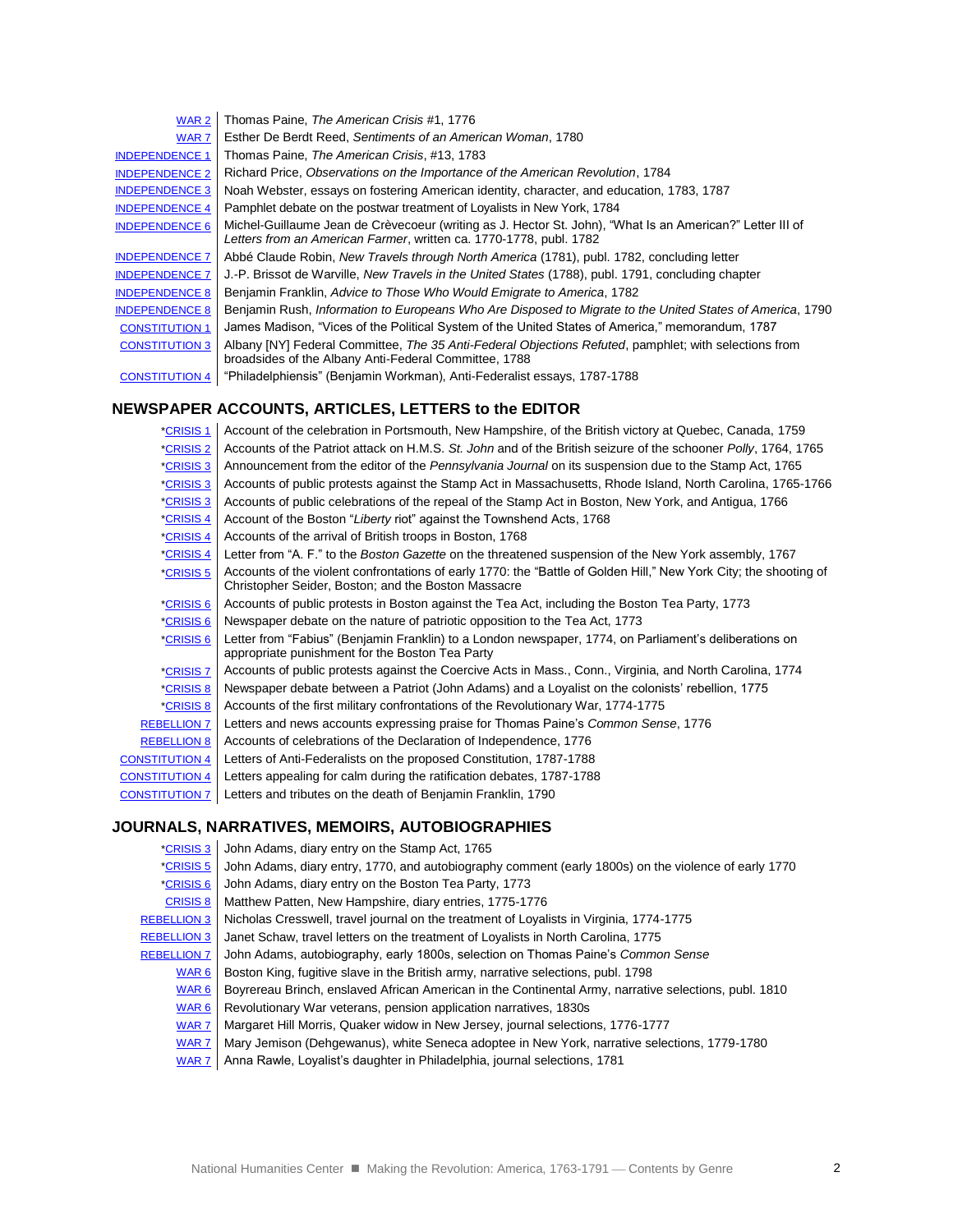#### **CORRESPONDENCE** (civilian & diplomatic)

| *CRISIS 1             | Benjamin Franklin and two clergymen, letters on British victories in the French & Indian War, 1760-1763                                                                                                             |
|-----------------------|---------------------------------------------------------------------------------------------------------------------------------------------------------------------------------------------------------------------|
| *CRISIS 3             | George Washington, letter to Frances Dandridge, 1765, selection on the Stamp Act                                                                                                                                    |
| *CRISIS 4             | Benjamin Franklin, letter to Lord Kames, 1767, selection on the Quartering Act                                                                                                                                      |
| <b>CRISIS 5</b>       | Benjamin Franklin & Samuel Cooper, letters on the easing of British-American tensions, 1770-1771                                                                                                                    |
| *CRISIS 7             | John Adams, letters to Abigail Adams before and during the First Continental Congress, 1774                                                                                                                         |
| *CRISIS 7             | Benjamin Franklin & George Washington, letters on the Coercive Acts, 1774                                                                                                                                           |
| *CRISIS 8             | John Adams, Samuel Adams, George Washington, and Benjamin Franklin (delegates to the Second Continent-<br>al Congress), letters to their wives or, for Franklin, to friends in London, 1775, on the outbreak of war |
| <b>CRISIS 9</b>       | John Adams, letter to Hezekiah Niles, 1818, selection on the American Revolution                                                                                                                                    |
| WAR <sub>1</sub>      | Benjamin Franklin, letters on the prospects for reconciliation and the beginning of war, 1775-1776                                                                                                                  |
| WAR 4                 | Benjamin Franklin and U.S. negotiators in France, letters on Britain's response to the alliance with France, 1778                                                                                                   |
| WAR <sub>7</sub>      | Eliza Yonge Wilkinson, planter's daughter in South Carolina, letters, 1782                                                                                                                                          |
| WAR <sub>9</sub>      | Benjamin Franklin, letters from Paris on the peace process, 1781-1784                                                                                                                                               |
| <b>INDEPENDENCE 8</b> | Delegates to the Continental Congress, letters on the Declaration of Independence, July 1776, June 1826                                                                                                             |
| <b>CONSTITUTION 1</b> | Founders' correspondence on the defects of the Articles of Confederation, 1780-1787                                                                                                                                 |
| <b>CONSTITUTION 2</b> | Founders' correspondence/commentary on the Constitutional Convention, 1787                                                                                                                                          |
| <b>CONSTITUTION 5</b> | Founders' correspondence on adding a bill of rights to the Constitution, 1787-1789                                                                                                                                  |
| <b>CONSTITUTION 6</b> | Founders' and others' correspondence/commentary on the new federal government, 1788-1795                                                                                                                            |

#### **MILITARY ORDERS & CORRESPONDENCE, GOVERNORS' APPEALS**, etc. (also see Broadsides)

- [WAR 3](http://americainclass.org/sources/makingrevolution/war/text3/text3.htm) George Washington, correspondence & orders as Commander in Chief, 1775-1778
- [WAR 4](http://americainclass.org/sources/makingrevolution/war/text4/text4.htm) George Washington, letter to the governor of Pennsylvania appealing for aid to the army, 1780
- [WAR 4](http://americainclass.org/sources/makingrevolution/war/text4/text4.htm) George Washington, general orders announcing the treason of Benedict Arnold, 1780
- [WAR 4](http://americainclass.org/sources/makingrevolution/war/text4/text4.htm) Congressional discussions on pacifying Indians on the frontier, 1776-1778, and recruiting enslaved blacks into the Continental army, 1776-1781
- [WAR 9](http://americainclass.org/sources/makingrevolution/war/text9/text9.htm) Governors' appeals urging citizen rededication to the war effort, 1780-1781

#### **COLLECTED COMMENTARY** from letters, memoirs, addresses, news accounts, etc. (other than CRISIS compilations)

[REBELLION 1](http://americainclass.org/sources/makingrevolution/rebellion/text1/text1.htm) | Loyalists at the outbreak of the Revolution: commentary from Loyalists, Patriots, and Britons, 1775-1776 [REBELLION 5](http://americainclass.org/sources/makingrevolution/rebellion/text5/text5.htm) | Pacifists' appeals for tolerance: selections from addresses, letters, and records, 1775-1779 [REBELLION 6](http://americainclass.org/sources/makingrevolution/rebellion/text6/text6.htm) Commentary on the incongruity of slavery and the Patriots' ideals of liberty, 1773-1783 [WAR 8](http://americainclass.org/sources/makingrevolution/war/text8/text8.htm) Loyalists and the defeat of Britain: selections from letters, narratives, petitions, and poetry, 1782-1786

**BROADSIDES** (as texts; broadsides used to illustrate historical documents not included)

- [\\*CRISIS 3](http://americainclass.org/sources/makingrevolution/crisis/text3/text3.htm) | Broadsides on the repeal of the Stamp Act, 1766
- [CRISIS 8](http://americainclass.org/sources/makingrevolution/crisis/text8/text8.htm) Virginia Committee of Correspondence, announcement of the Battle of Lexington & Concord, 1775
- [REBELLION 2](http://americainclass.org/sources/makingrevolution/rebellion/text2/text2.htm) | Anti-Loyalist broadsides and blank forms of allegiance, 1774-1775
	- [WAR 3](http://americainclass.org/sources/makingrevolution/war/text3/text3.htm) Military broadsides announcing orders, appeals, etc., 1775-1778
	- [WAR 5](http://americainclass.org/sources/makingrevolution/war/text5/text5.htm) | Broadsides reporting news of the war, 1776-1783
	- [WAR 5](http://americainclass.org/sources/makingrevolution/war/text5/text5.htm) Broadside on a parade condemning the treason of Benedict Arnold, 1780
	- [WAR 9](http://americainclass.org/sources/makingrevolution/war/text9/text9.htm) Satirical epitaph for King George III, Philadelphia, 1782

#### **SERMONS & SPEECHES**

| *CRISIS 3 Sermons on the repeal of the Stamp Act, 1776                                       |
|----------------------------------------------------------------------------------------------|
| CRISIS 6   Rev. John Allen, sermon on the Gaspée incident, 1772                              |
| *CRISIS 6   Rev. Simeon Howard, sermon on justifiable war to defend liberty, 1773            |
| *CRISIS 7 Sermons supporting and rejecting the justifiability of resistance to Britain, 1774 |
| $CRISIS 8$ Sermons on the outbreak of war and the justifiability of revolution, 1775         |
| WAR 1 Edmund Burke (M.P.), speech to Parliament on reconciliation with America, 1775         |
|                                                                                              |

#### **ALLEGORIES, SHORT STORIES, PLAYS**

[CRISIS 9](http://americainclass.org/sources/makingrevolution/crisis/text9/text9.htm) Francis Hopkinson, *A Pretty Story Written in the Year of Our Lord 2774*, political allegory, 1774 [REBELLION 2](http://americainclass.org/sources/makingrevolution/rebellion/text2/text2.htm) Nathaniel Hawthorne, "My Kinsman, Major Molineux," depicting anti-British mob violence in pre-revolutionary Boston, short story, 1830 [INDEPENDENCE 5](http://americainclass.org/sources/makingrevolution/independence/text5/text5.htm) Anonymous, *The Golden Age: Or, Future Glory of North America*, allegory, 1785, selections Joel Barlow, *The Vision of Columbus*, allegorical poem, 1787, selections